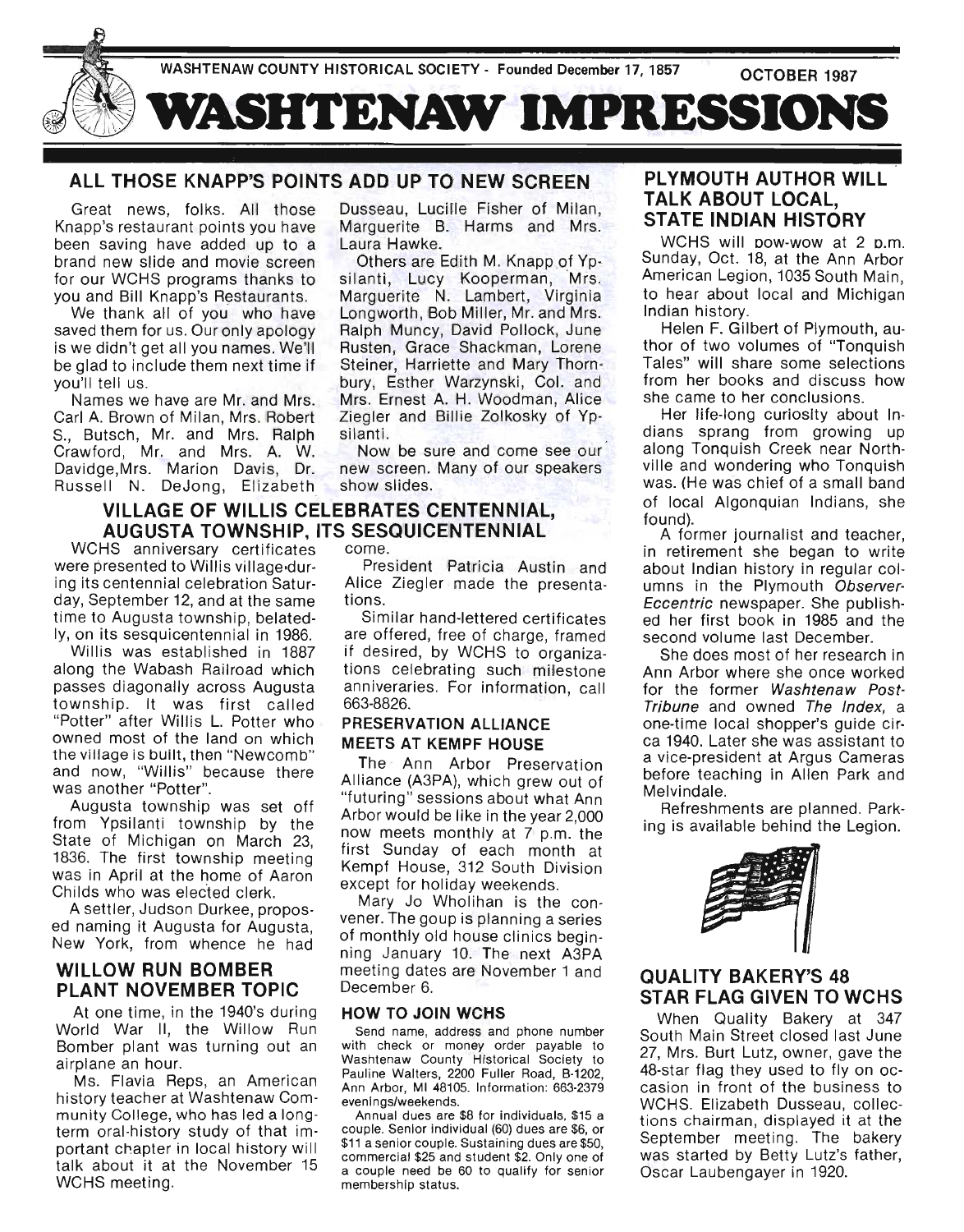# **BITTERSWEET BUT WITH PLENTY OF CAUSE FOR PRIDE**

Little boys often like to play that they are their heroes from adventure stories or athletics.

When Coleman Jewett was a little boy he used to harness himself up in an old leather vest and simulate his grandfather's football exploits in front of a mirror.

His grandfather, George H. Jewett, was the first black football player at the University of Michigan in 1890 and '92. (He stayed out of school in 1891.) There was not another black player until Willis Ward in 1932.

Jewett, assistant principal of Tappan Intermediate School, spoke about "Perspectives on Ann Arbor Black History" at the September WCHS meeting.

He started by reading his grandfather's obituary from the front page of the Ann Arbor Daily News of August 13, 1908:

"DIED AT WORK. George H. Jewett, Proprietor of the Valet, Fell Dead As He Was About To Press Some Clothing. He Was Famous as a Fullback and Fast Sprinter, Played with Michigan and Northwestern Several Years.

"George H. Jewett, colored, proprietor of the Valet, a pressing and cleaning establishment at 410 South State Street, died very suddenly yesterday afternoon about 4 o'clock of heart disease.

"Mr. Jewett was about his work all day and had made no complaint whatsoever of feeling ill. He had been about State Street consulting with friends, and came into the working rooms with a suitcase which he sat down and picked up an iron and began pressing.

"Almost instantly he fell dead to the floor and almost before anyone could reach him he was dead.

"A doctor was summoned and Coroner Burchfield was called and it was pronounced heart disease.

"Mr. Jewett was known by almost everyone in athletics for he was a star fullback on the Michigan team, the only colored man who has ever represented the University of Michigan in athletics. He was 38 years of age and was born in this city which had always been his home.

"He graduated from Ann Arbor High School and took two years in



Photos Courtesy 01 Coleman Jewett

U-M VARSITY FOOTBALL TEAM, 1890·91

George Jewett II, first black U·M varsity football player, with teammates. Horace G. Prettyman, seven letter winner, in back, (fifth from left), John Duffy (far right, handlebar mustache) and Captain Sherman (front, right). Note rounder ball, marked 91, held by player right of Jewett. Man in business suit may be student manager Junius Beal, later longtime regent.

the medical department in 1892 and husband and George Jewett were '93. He was a star player of the high talking over old football scores in school team and one of the greatest the ante room of the hall. fullbacks Michigan ever had. He "About eight years ago Mr. was a punter also. He won his "M" Jewett went to work at the School two years and then went to Nor- of Music where he was a janitor and thwestern where he made varsity. held the postion until a year ago

silanti Normal College. He won his himself and set up the Valet where medals and the teams throughout he was doing well. the country feared him. "He was married about seven

dent in his football career. In the His wife and two children survive, year 1892 when Michigan played one a boy about six and a week-old the Chicago team and Jewett was baby (That was my dad, Richard P. on the Michgan team with John Jewett.). He ha:d a sister also Duffy and H. G. Prettyman, Jewett residing in Ann Arbor, Mrs. Jewett played oppOSite William Rapp who Wickliffe (That's Letty Wickliffe's was on the Chicago team and mother) at 301 Fourteenth Street Jewett was the better man. and his father-in-law who now

became the husband of Madame School of Music." (Ernestine) Schumann-Heink, the "In addition to playing on the varworld famous singer who so many sity, George Jewett also played on

song recital at the University Hall those days was not what we think and while her golden voice was of now-it was like organized charming hundreds of people her mayhem.

"He afterward coached at Yp- when he went into business for

"There is a pleasant little inci- years ago to Miss Zebbs of this city. "Since that time, William Rapp holds the position of janitor in the

times has performed in Ann Arbor. what they called the class football "A year ago she was here to givea teams," Coleman said. "Football in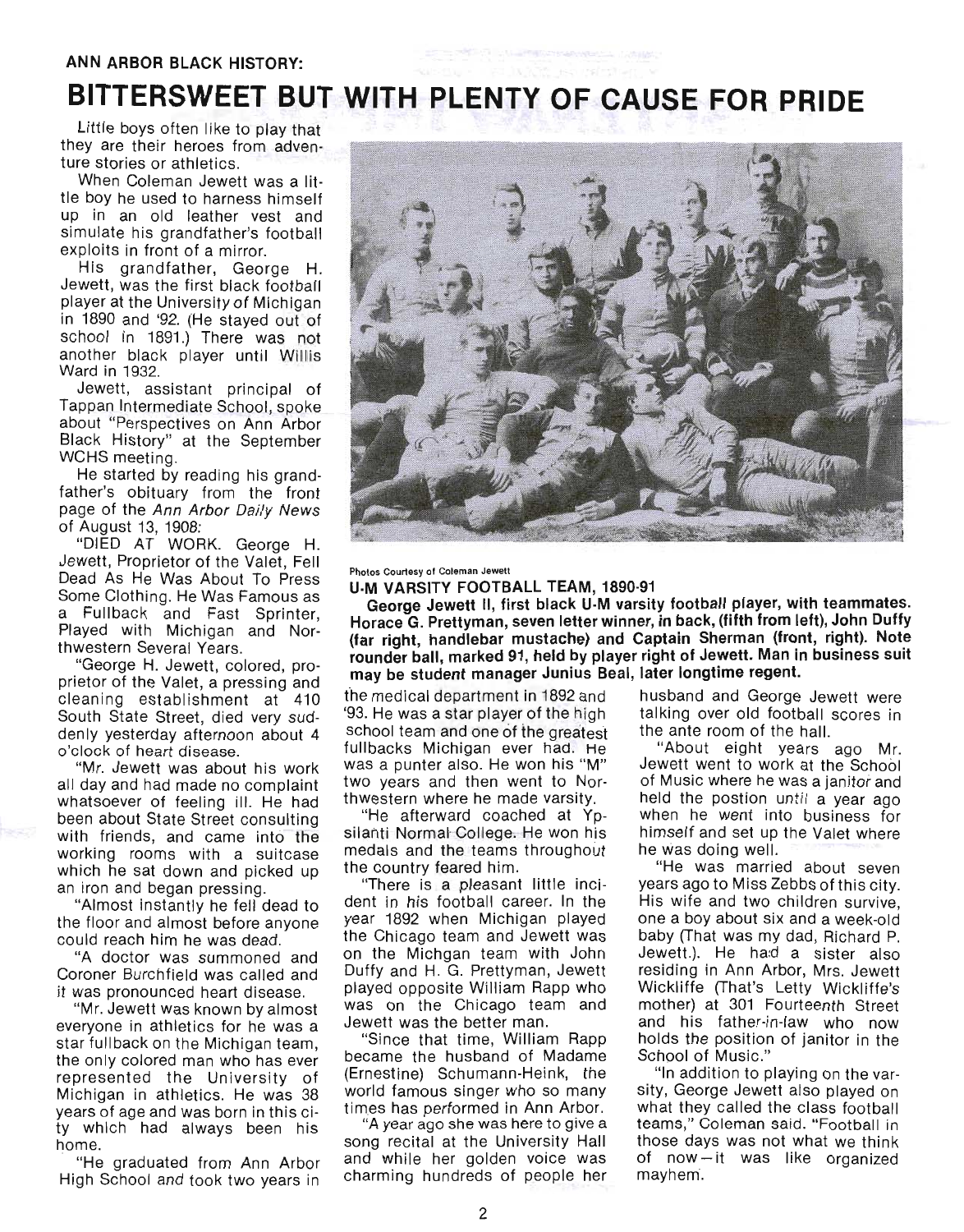"In the class football team picture there are two black players. The Michigan varsity had to make a choice between my grandfather and another gentleman. From all accounts this man was better than my grandfather.

"The varsity photograph (with George Jewett) was withheld from all of the Michigan football programs until a few years ago. Millie Shembechler was very helpful in arranging to set the record straight.

"Digging up old football accounts from The Michigan Daily, I found my grandfather did 99 percent of the scoring but his name was withheld from the U-M Pressbook in terms of letter winners.

"So sometimes history is distorted or changed or shaped and some of the things I want to tell you today have been om itted and shouldn't be.

"Before getting back to family, I want to mention some things from the Michigan Manual of Freedmen 's Progress Commission Journal, 1915. Fifty years after the emancipation proclamation, fifty years out of slavery, this book showed the progress of blacks in Michigan. It was reprinted in 1968 by John M. Green.

"Elijah McCoy came to Michigan from the same general area of Canada as my grandfather on my mother's side.

"He had fifty different patents. He was most noted for lubricating cups put on railroad trains so you didn't have to stop every ten miles. I forget how many man  $-$  or person hours  $-$  that saved.

'But he had to raide on the back of the train. He died a very tragic death. Dr. Marshall in Ypsilanti could tell you more about him.

The 'second gentleman is Fredrick B. Pelham who was graduated in 1887 from the University of Michigan engineering course at the head of his class.

He became assistant civil engineer for the Michigan Central Railroad and built some 20 bridges along the road, including an unusual arch bridge at Dexter (over Island Lake Road), only the second in the country. Another Pelham designed the census counting machine.

A third black gentleman, Dr. Simeon Carson, who graduated from Ann Arbor High School and U-M

Medical School, performed a  $caesarea n$  operation  $-c$  $section - in$  14 minutes in 1910. world record time.

"Yet very few people in Ann Arbor, black or white, know about him. I think his mother was one of the founders of the Ann Arbor Comunity Center (former Dunbar Center). I've been trying to find if some of his descendants are still around.

WHO'S THAT GUY WITH THE BAGGY EYES?

Coleman Jewett's father went into business for himself as a photographer.

"It was kind of an unwritten rule that blacks on campus did not associate with blacks in town but dad would always bring home various performers.

"When they would come to Hill Auditorium he would take their pictures. One day I went into our house and an older fellow was sitting there playing our piano. He had kind of baggy eyes.

"I said, 'Who's that guy with the baggy eyes?'

"They said, 'sh-h·h. That's Duke Ellington.'

"I can remember he took pictures of Marian Anderson, Paul Rober· son, Charlton Heston, all the ac· tors. I was exposed to a kind of

world culture.<br>"The (late) Rev. C. W. Carpenter (pastor of the Second Baptist Church)was a very dear friend of mine. In my boyhood he kind of scared me out of the church but we used to spend Sunday afternoons at Camp Newkirk near Dexter which Dunbar Community Center rented for Boy Scouts.

" We had some real deep philosophical religious discussions. I think some of the things that have taken me as far as I've gone were due to Rev. Carpenter.

"I want to set the record straight - blacks have always been able to live pretty much where they wanted in the City of Ann Arbor, if they had the money.

"But the Dunbar Center which was the focal point for the black community life, sat in the area of Fourth and Fifth Avenues, Beakes and Kingsley Streets.

"When I was in a barber shop one time, two black gentlemen were teasing each other and one said, 'Garvey, Garvey, monkeyman, he'll take you back to monkeyland.'

"That offended me so I wanted to find out something about Garvey. I was in fourth or fifth grade at old Jones School (now Community High) and I went to the school library.

"The librarian said, 'We don't have anything on him and you don't care to know about him at all.'

"So I went to Dunbar Community Center library and Doug Williams showed me where to find information on Garvey. I started reading all I could on him.

"Some of the things he was saying just flipped me out. He was trying to instill black pride and I think some of his messages came to be when Malcolm X was speaking.

"Others at the community center were Benjamin Shobe now a retired Supreme Court Justice of the State of Kentucky.

"Herbert Ellis, a former teacher in Ann Arbor Public Schools. He and his wife were always there to give us leadership.

"There was an interesting little lady, Mrs. Hill, who always came to read us stories. She didn't come with missionary zeal or anything. She just came to read us stories. It was neat, I encourage parents to read to their kids more often.

"Once at Tappan, two young gentlemen came in, in a pugilistic mode-they were going at it pretty good - and I sat them down on either side of me. I picked up a Boy's Life and started reading some story about dinosaurs or mastodons and before long you could hear a pin drop. They forgot what they were fighting about.

There was a playground park near the depot called Summit Park. It had a junk yard on one side, a slaughterhouse on the other. Every now and then the pigs would get out and we'd play bull fight. We'd turn every situation into a good thing.

"It is now Wheeler Park, named after Ann Arbor's first black mayor, Albert Wheeler. I became the first black employee of the Ann Arbor Recreation Department.

"If you go around and look at  $manholes - or person holes - in$ Ann Arbor, you'll see most of them were made by the Ann Arbor Foundry. They were the last surviving small foundry of their type.

"Mr. Charles Baker was one of the co-founders. He poured much of his finances and his heart into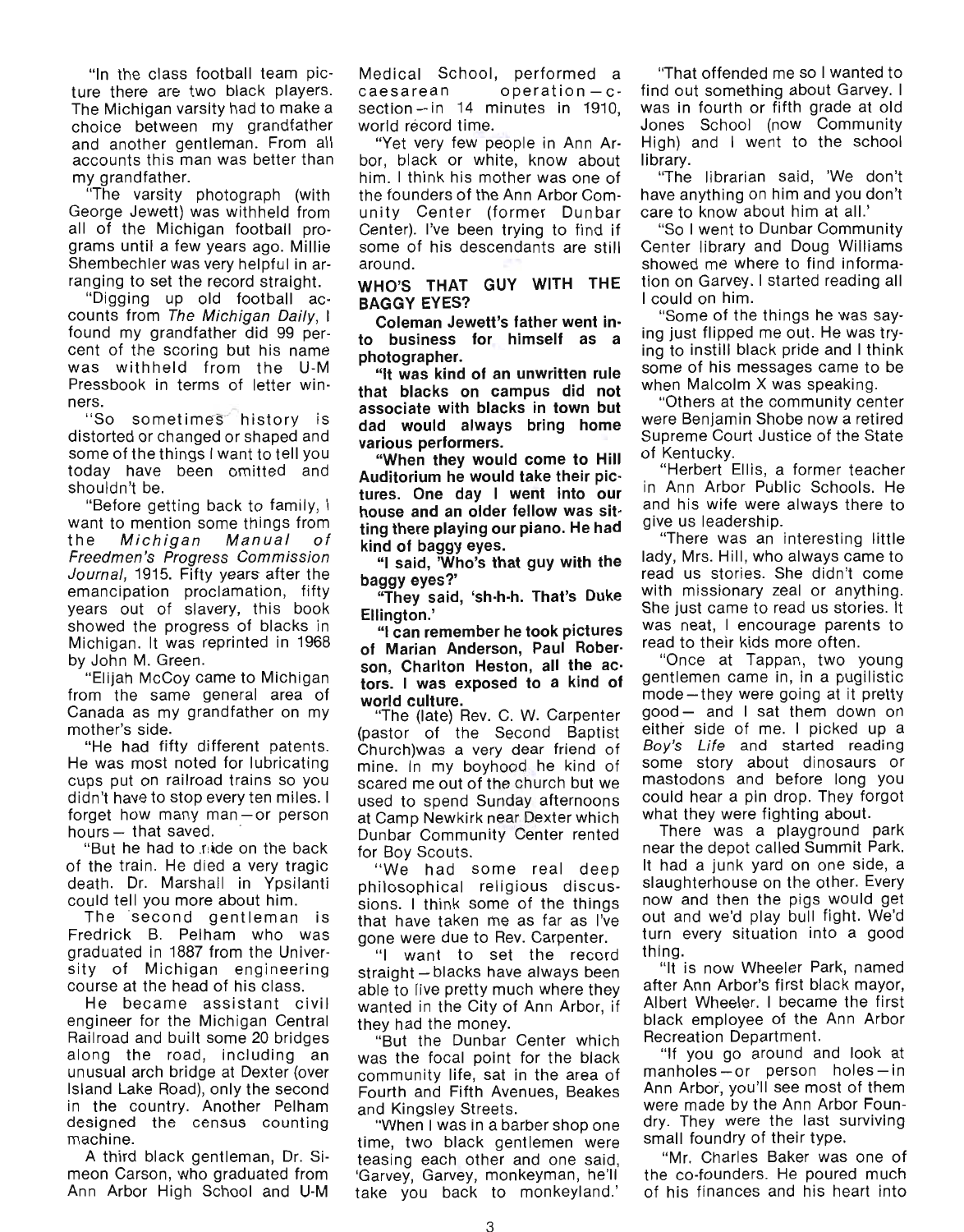the community. i think the area ought to honor him in some way."

Local black friends he mentioned were John Ragland, attorney-atlaw; Eugene (Buster) Smith, a great athlete and one of the first turnkeys; Don Newman who died recently, a very dear friend who had his own television repair business after starting with Stofflet Radio; and my old Scoutmaster, Vernon (Archie) Adams who worked at the old Stofflet News and the Post Office.

"Another very dear friend was Walter Sellers, former dean of men at Central State at Wilberforce, Ohio. He was an outstanding athlete at Ann Arbor High School.

"He noted that another dear friend, Hugh Gaston, who had recently had a leg amputated, is one of his boosters.

"Three gentlemen gave me my start," he continued. "In 1951, Harold Brooks of the American Legion sent us to Wolverine Boys State and that was a neat experience.

"Dr. Walter Nungester of the U-M department of bacteriology gave us an opportunity-well, we had to take care of the morgue so they had to get some fearless people.

"The third gentleman who gave me another opportunity was Mr. Cecil Creal at the old Godfrey Warehouse. He put me in charge of the warehouse where Workbench is

now. "I finally got big enough to go on the truck with them when they had to move those big 3,000 pound bales of paper for The Ann Arbor News or a piano for the University.

"We had to move the piano from Lydia Mendelssohn Theater over to Hill Auditorium every week instead of the University buying two pianos.

"The truck crews stopped at a local tavern. We all went in and sat down. They wanted a coke for me. The gentleman who was waiting on us said, 'He can 't have a coke.' I went out and waited in the van because I'm not a violent person by nature, but the road crew took exception and collared the guy.

"When I got home I told my Dad who had gone to school with the owner of the establishment. They had words and next time. I got my coke. All that for a coke.

"Dick Gregory once said he went into a lunchroom and sat down. The waiter came up and said, 'What



**George Jewett II Taken from group picture of class team (not varsity), 1890, which included a second black named Shaw.** 

would you like, boy?'

"He said, 'I'll take a chicken sandwich.'

"The waiter brought the sandwich and said, 'Okay, boy, whatever you do to that chicken **I'm** going to do to you .'

"So Gregory folded the sandwich, and kissed the chicken on the rear end. Humor has its ways," he commented.

#### **NAME BEARS WITNESS TO BOYHOOD FRIENDSHIP**

**Dorothy Mummery told the following story at the September meeting:** 

**"Years ago on Volland Street, down below where the pedestrian bridge is now on Washtenaw, there was a white family and a family with skin that was darker.** 

**"Both families had boys the same age. They were friends, I think, from even before they went to school. The boys grew up and married.** 

**"When the one with darker skin's son was born, he contacted the one with white skin and asked, would he mind if he named his son after him.** 

**"That son was Coleman Jewett named for my cousin, Coleman Mummery. Coleman Mummery lives in Florida now and is interested mostly in golf. He comes up once a year."** 

On his family genealogy, Jewett said he can only go back as far as 1810. However I was invited to this convention in Raleigh, Massachusetts, of the Jewett Family of America. They've documented since 1739.

"They sent me an invitation, unbeknownst of my color, and then

an interesting thing happened. Hope Morrill (They ran Morrill's typewriter shop on State Street) talked to me about it and they were still interested in me coming and telling my side.

"I can trace back to my greatgreat grandmother who was born a slave in 1810 and worked her way to freedom and then the whites and blacks got together and that's where we got the name.

"I don't make any claims to being in the Jewett Family of America and that kind of ruffles a few feathers. I'm not disavowing it, but I'm interested in my African ancestry. I've also got Delaware Indian blood and both my greatgrandmothers were white so I'm quite a mixture.

He showed a copy of a tin type of his great-grandfather, George Henry Jewett I, who was a blacksmith. He was born in 1842 and died in 1918.

"The blacksmith was kind of like the big wheel money man of the day. That's why George Jewett II could go to the U-M.

"The public schools in those days were more like a prep school for the U-M. George II was captain of baseball and track teams and junior class president at Ann Arbor High School.

"At the U-M, he could sit through classes in the old homeopathic medical school but he ran into a problem with the Dean of Medicine, Victor Vaughan. He was a southerner just like Fielding Yost and he couldn't see how a black man could practice medicine and play football. He put a lot of pressure on my grandfather and that's why he split and went to Northwestern.

Concerning other U-M black athletes, Jewett quoted from Hail to the Victors: Black Athletes at the University of Michigan, 1974, by John Behee. He presented a copy to the Society.

"Willis Ward, later a Detroit judge, was the second black to play football for the U-M in 1932. From the time Fielding Yost hit campus (in 1901) until his later years blacks couldn't carry a water bucket. " Moses Fleetwood Wal ker

played baseball for the U-M for a short time (1882-83) and was pressured to leave. He'll be inducted into the baseball hall of fame. Several athletes that I could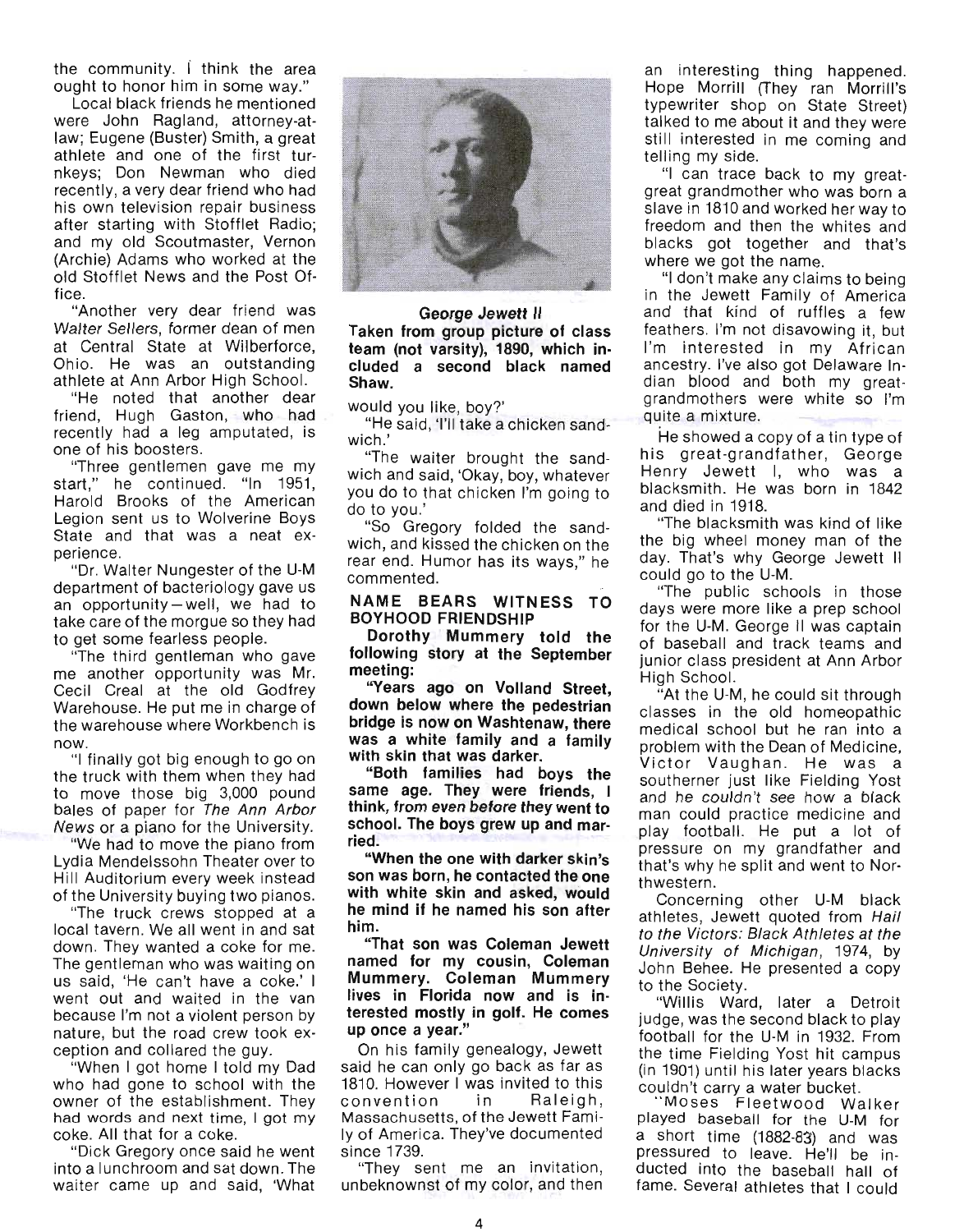name never got an opportunity to play for the U-M.

"You could print this book in any Big Ten school in the country and you'd see the same thing. In 1941, my brother-in-law was the third black letter winner at Ohio State. From Jesse Owens to him, three blacks competed in track. Michigan has a better record in track.

#### COUSIN PROVES FAMILY INDIAN **CONNECTION**

How did Jewett find out about his Indian ancestors?

There were Delaware Indians in his mother's family who had been chased out of Pennsylvania, he said. A second cousin proved his Indian ancestry and had photographs of the documents.

The cousin, who got \$42,000 from the United States government, told Coleman that if he got all this documentation he could probably get ten or twelve grand but he doesn't want that, he said.

The second cousin is living out in Texas or Oklahoma. "He passes as a dark white, married a white and thinks he's an Indian, or Native American as I would say."

"I think of myself as black."

Letty Wickliffe's brother, Walter Wickliffe, a tree surgeon for the city of Ann Arbor who used to save some of the beautiful trees that you see standing today, competed in track and field at the U-M.

"He jumped over 6' 5" in the high jump and long jumped to within 1' 2" of the world record. He competed in all the track meets. When he had finished, they gave him a small block "M". In other words, blacks couldn't win a varsity "M".

"Dehart Hubbard was another outstanding black athlete at the U-M. He died about five years ago. My brother-in-law who was working in Cleveland, Ohio, went to fix a guy's furnace and here it was Dehart Hubbard." When Hubbard died he gave Jewett's brother-in-law his gold medal.

"Other black U-M track athletes were Eddie Tolan and Booker Brooks. I talked with Brooks before he passed away. I was a track and field official at the NCAA track meets and I met Willis Ward just before he died. He said there was a lot of cover-up on George Jewett, things I told you about before.

Other early U-M black football players included Julius Franks,

1941 All-American, Gene Derricotte, Lenny Ford and Bob Mann. Don Eady and John Codwell, Jr., were the first black basketball players at the U-M in 1952.

Blacks couldn't live on campus. They used to stay in private homes.

It's a little known fact that Malcolm X had a brother who went to the U-M. He was the first one I ever saw wear a danshiki, or African attire, when I was in 7th or 8th grade. He later became an attorney.

"We're a product of our times. Yost did what he thought was right. It was not right in my way of thinking. Victor Vaughan and my grandfather are buried fifty yards away from each other in Forest Hill Cemetery.

One of Jewett's students did some research and found that the U-M had a radical group called the Negro-Caucasian club back in the early 1920s which was doing some lunch counter sitting and that sort of stuff, he said.

A gO-year old man remembered his grandfather had played with a barnstorming baseball team in addition to playing football and also did some AAU sprinting under an assumed name.

Coleman's father tried to get a iob as a mailman in 1937 but he was

Coleman Jewett quoted from a friend's paper on linguistic colonialism and the black student to illustrate how some words and phrases are seen by blacks as "put downs."

The writer disliked the word "primitive" as in primitive art, primitive society, primitive mind primitive man, primitive economy.

"Primitive is a non-scientific term usually having the following meanings or connotations in both technical and popular usage: atavistic, savage, barbarian, simple, rustic, inferior, uncivilized, backward, unprogressive. In contrast to primitive, the western world is "civilized," he wrote.

He disliked "tribe" as in tribalism , de-tribalized, retribalized, tribal art, tribal sentiment, tribal ties.

"Anthropologists, almost without exception call all African societies, despite their size or political organization, tribes. The Masai possessed states, yet European scholars call them tribes.

refused although "highly qualified." Then he went to work for Eugene Power at University Microfilms just before the war. He and Russ Smith and Alice Reischer did all the film proceSSing. His dad handled the cameras.

Then his father went into business on his own as a photographer. His mother was an X-ray technician.

Both his parents had dropped out of school in eighth grade during the depression. They moved to California where they were chaffeur and cook for Brian Donleavy, a film star, before returning to Ann Arbor.

"Within my own family I have relatives I can't visit. It's like "Guess Who's Coming to Dinner." They're passing. They have crossed over into white society.

"Sociologists tell us that 3,000 to 4,000 cross over every year. Some of them can 't have children because they think there will be a throwback. I suppose there can be."

Jewett said his family came from Bowling Green, Kentucky, aroun 1854-56 when his great-grandfather, George H. Jewett I, later a blacksmith, was 12-16 years of age. He has a tintype photo of the blacksmith's mother, Charlotte (Charity) Bell Smith.

# WATCH YOUR LANGUAGE! 'PUT DOWNS' UNAPPRECIATED

" Europeans never talk of themselves as having tribes. Rather, they have nations, states, countries and ethnic groups.

He disliked "chief," a catchall term for all traditional political leaders. Many African kings are called chiefs by anthropologists, "however Queen Elizabeth has never been called a chiefess."

"Culture has always been a catchall phrase, too," Jewett thinks, "and you talk of sub-cultures. I think of cultures as being different but equal.

"I took some Japanese visitors on an excursion yesterday and it was just a delight to see young people sharing, because when we move on the world's just going to be a smaller and smaller place.

"If people could learn to live together. That's my bottom line. That's what I've dedicated my life to. I think Reverend Carpenter would be proud of me in that respect."